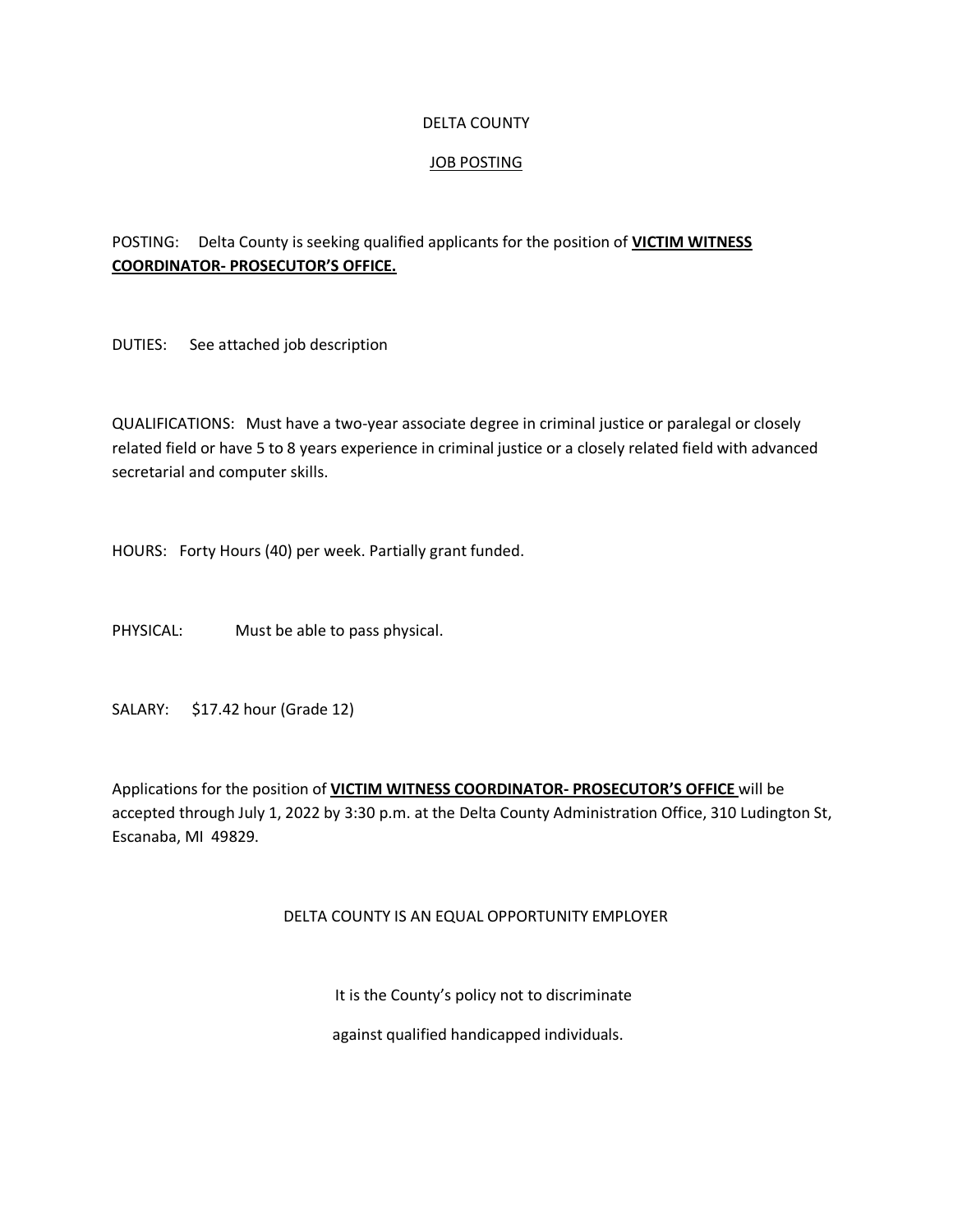# **Job Description**

**Position Title:** Victim Witness Coordinator - Prosecutor's Office

Level: 12 40 hour work week (Partially Grant Funded)

**General Summary**: Serves as coordinator of the Crime Victim Rights Act. Notifies victims of felony, serious misdemeanor, and juvenile crimes of case progress, coordinates their attendance and comments as to case disposition and assists with matters of restitution. Assists in coordinating office functions and is thoroughly experienced in the processes of the Prosecuting Attorney operation and administration. Monitors office policy and makes recommendations to the Prosecuting Attorney on the efficient operation of the office as relates to victim rights. Trains and supervises victim outreach coordinator as required. Supervision is generally received from the Prosecuting Attorney.

**Qualifications/Requirements**: Must have a two-year associate degree in criminal justice or paralegal or closely related field or have 5 to 8 years experience in criminal justice or a closely related field with advanced secretarial and computer skills.

**Typical Duties**: Principal employee in charge of implementing the Crime Victim's Rights Act, which entails formally notifying victims of crimes of their rights pertaining to monitoring of court dispositions. Serves as advocate for the victim, assisting in preparation of impact statements, arranging and attending attorney conferences, coordinating support services with the local domestic violence/sexual assault program, MADD and other local services available to crime victims, arranges for restitution input by victim, assists with claims for victim compensation for personal injury cases, assists with claims for the crime victim foundation, and assists with claims for automobile theft reimbursement. Assists victims with post-sentencing services such as notification to the Department of Corrections/County Jail of victim interests and/or status of convicted criminals. Acts as a liaison between local law enforcement agencies, the courts and the Department of Corrections and victims and assists in the coordination of services/requirements mandated on law enforcement agencies pertaining to the Crime Victim's Rights Act. Coordinates testing for HIV/STD/Hepatitis B of